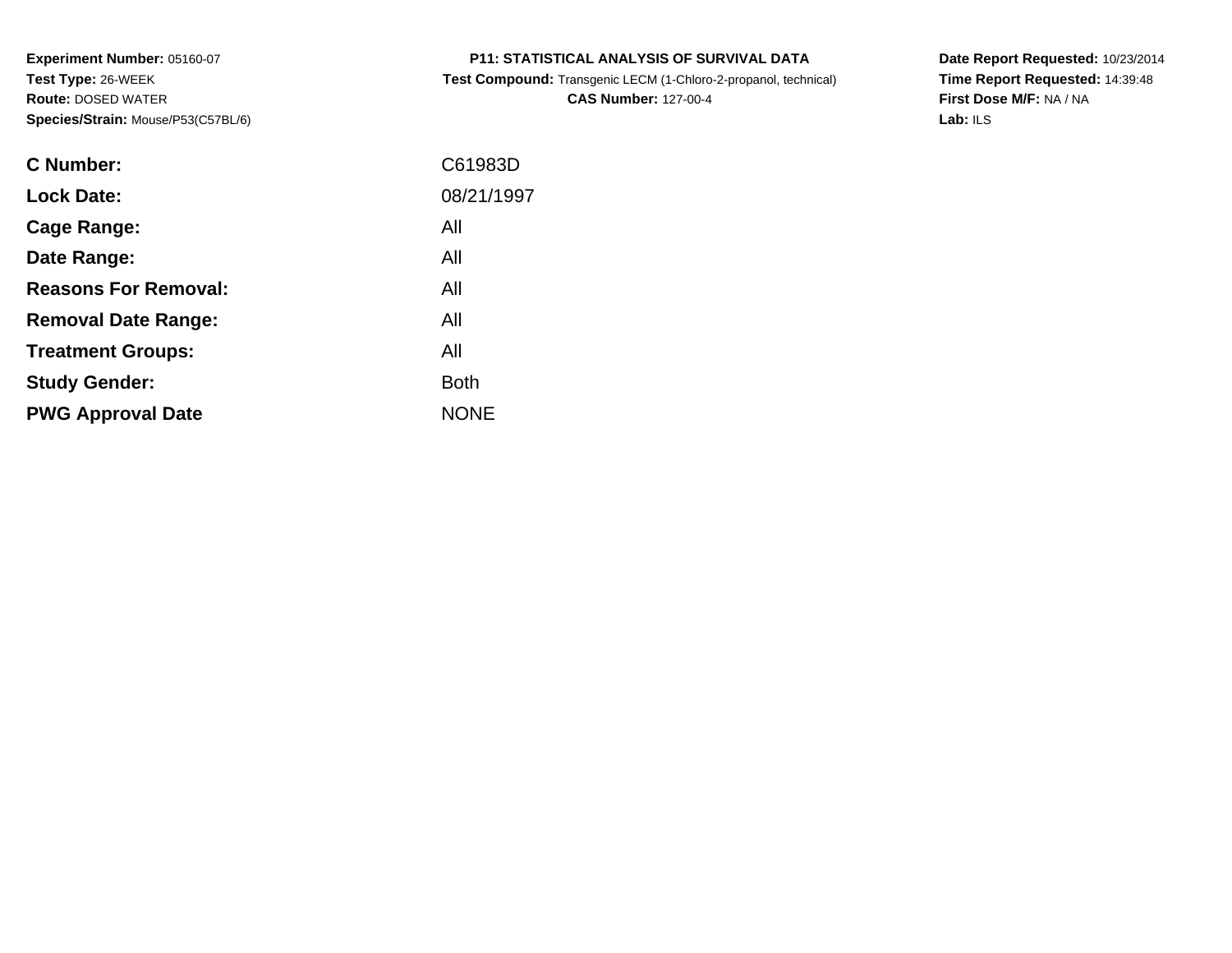## **P11: STATISTICAL ANALYSIS OF SURVIVAL DATA**

**Test Compound:** Transgenic LECM (1-Chloro-2-propanol, technical)

**CAS Number:** 127-00-4

**Date Report Requested:** 10/23/2014**Time Report Requested:** 14:39:48**First Dose M/F:** NA / NA**Lab:** ILS

# **Male MOUSEFIRST TERMINAL SACRIFICE AT 184 DAYS**

|                              |                     | INDIVIDUAL SURVIVAL TIMES (DAYS) |                    |  |
|------------------------------|---------------------|----------------------------------|--------------------|--|
| $DOSE = 0$ PPM               |                     |                                  |                    |  |
| <b>TOTAL 10</b>              | UNCENSORED DEATHS 0 | CENSORED DEATHS 0                | <b>TERMINAL 10</b> |  |
| <b>UNCENSORED DEATH DAYS</b> |                     |                                  |                    |  |
| none                         |                     |                                  |                    |  |
| <b>CENSORED DEATH DAYS</b>   |                     |                                  |                    |  |
| none                         |                     |                                  |                    |  |
| $DOSE = 250$ PPM             |                     |                                  |                    |  |
| TOTAL 10                     | UNCENSORED DEATHS 1 | <b>CENSORED DEATHS 0</b>         | <b>TERMINAL 9</b>  |  |
| <b>UNCENSORED DEATH DAYS</b> |                     |                                  |                    |  |
| 127                          |                     |                                  |                    |  |
| <b>CENSORED DEATH DAYS</b>   |                     |                                  |                    |  |
| none                         |                     |                                  |                    |  |
| $DOSE = 500$ PPM             |                     |                                  |                    |  |
| <b>TOTAL 10</b>              | UNCENSORED DEATHS 0 | <b>CENSORED DEATHS 0</b>         | <b>TERMINAL 10</b> |  |
| UNCENSORED DEATH DAYS        |                     |                                  |                    |  |
| none                         |                     |                                  |                    |  |
| <b>CENSORED DEATH DAYS</b>   |                     |                                  |                    |  |
| none                         |                     |                                  |                    |  |
| $DOSE = 1000$ PPM            |                     |                                  |                    |  |
| TOTAL 10                     | UNCENSORED DEATHS 0 | <b>CENSORED DEATHS 0</b>         | <b>TERMINAL 10</b> |  |
| <b>UNCENSORED DEATH DAYS</b> |                     |                                  |                    |  |
| none                         |                     |                                  |                    |  |
| <b>CENSORED DEATH DAYS</b>   |                     |                                  |                    |  |
| none                         |                     |                                  |                    |  |

(A) FIRST TERMINAL SACRIFICE

(B) THE FIRST ENTRY IS THE TREND TEST (TARONE, 1975) RESULT. SUBSEQUENT ENTRIES ARE THE RESULTS OF PAIRWISE TESTS (COX, 1972). NEGATIVE TRENDS ARE INDICATED BY "N".

(C) MEAN OF ALL UNCENSORED DEATHS PRIOR TO TERMINAL SACRIFICE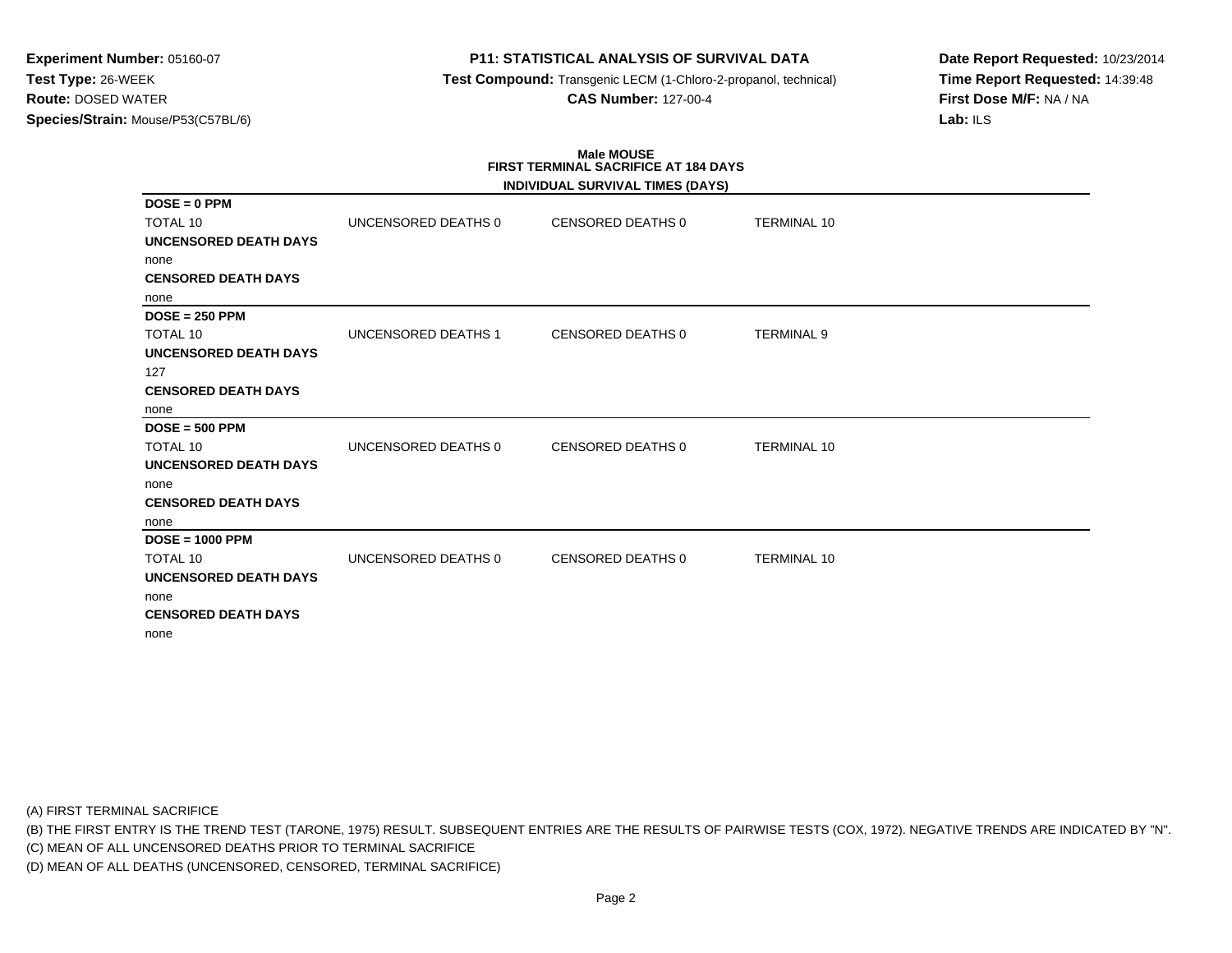## **P11: STATISTICAL ANALYSIS OF SURVIVAL DATA**

**Test Compound:** Transgenic LECM (1-Chloro-2-propanol, technical)

**CAS Number:** 127-00-4

**Date Report Requested:** 10/23/2014**Time Report Requested:** 14:39:48**First Dose M/F:** NA / NA**Lab:** ILS

#### **Male MOUSEFIRST TERMINAL SACRIFICE AT 184 DAYS**

#### **KAPLAN-MEIER SURVIVAL PROBABILITY ESTIMATES (%)**

| 19<br>38<br>133<br>-57<br>152<br>184(A)<br>114<br>171<br>76<br>95                                         |
|-----------------------------------------------------------------------------------------------------------|
| 0 PPM<br>100.0<br>100.0<br>100.0<br>100.0<br>100.0<br>100.0<br>100.0<br>100.0<br>100.0<br>100.0           |
| <b>250 PPM</b><br>100.0<br>100.0<br>100.0<br>100.0<br>90.0<br>100.0<br>90.0<br>90.0<br>100.0<br>90.0      |
| <b>500 PPM</b><br>100.0<br>100.0<br>100.0<br>100.0<br>100.0<br>100.0<br>100.0<br>100.0<br>100.0<br>100.0  |
| <b>1000 PPM</b><br>100.0<br>100.0<br>100.0<br>100.0<br>100.0<br>100.0<br>100.0<br>100.0<br>100.0<br>100.0 |

(A) FIRST TERMINAL SACRIFICE

(B) THE FIRST ENTRY IS THE TREND TEST (TARONE, 1975) RESULT. SUBSEQUENT ENTRIES ARE THE RESULTS OF PAIRWISE TESTS (COX, 1972). NEGATIVE TRENDS ARE INDICATED BY "N".

(C) MEAN OF ALL UNCENSORED DEATHS PRIOR TO TERMINAL SACRIFICE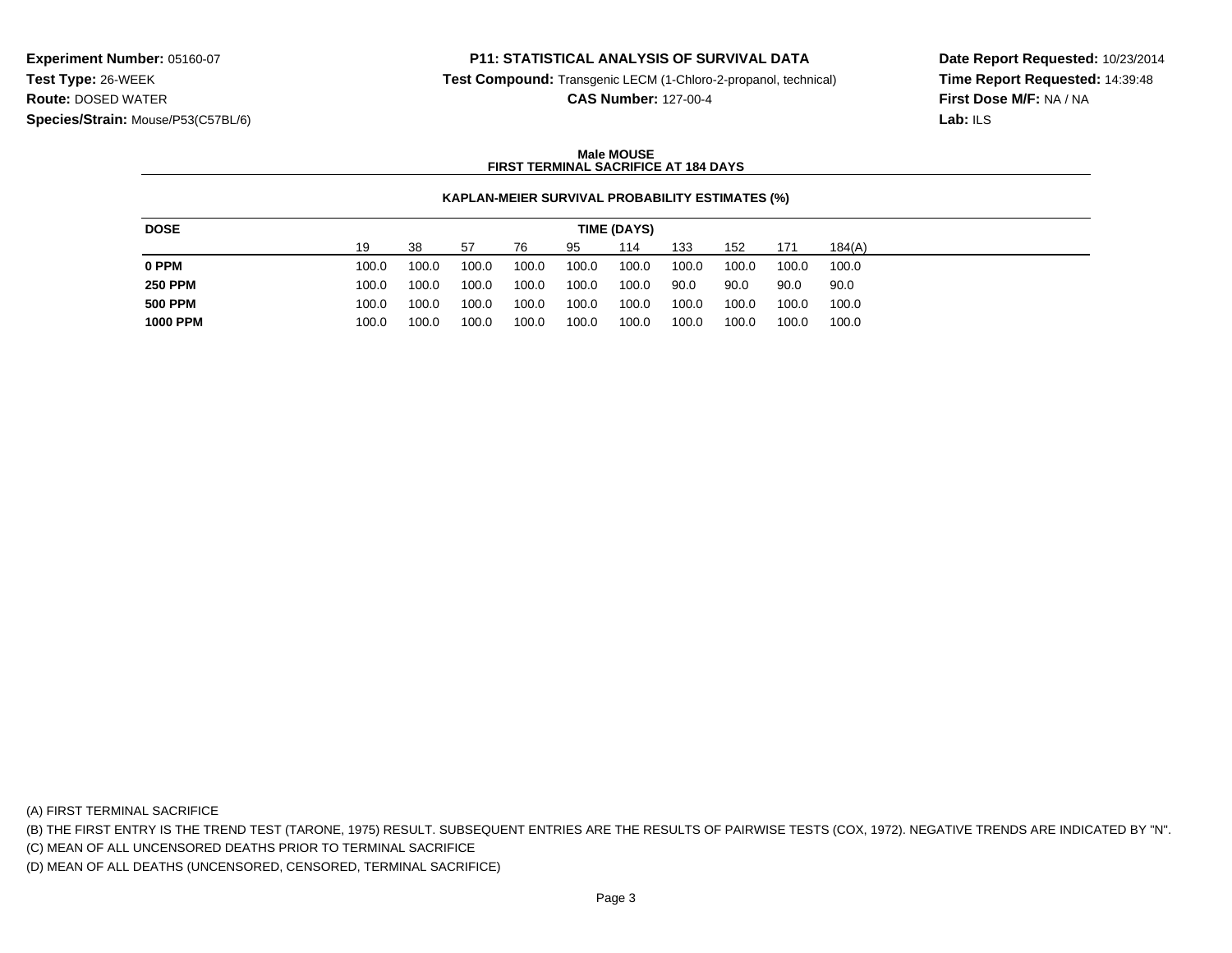## **P11: STATISTICAL ANALYSIS OF SURVIVAL DATA**

**Test Compound:** Transgenic LECM (1-Chloro-2-propanol, technical)

#### **CAS Number:** 127-00-4

**Date Report Requested:** 10/23/2014**Time Report Requested:** 14:39:48**First Dose M/F:** NA / NA**Lab:** ILS

#### **Male MOUSEFIRST TERMINAL SACRIFICE AT 184 DAYS**

## **SURVIVAL SUMMARY STATISTICS**

| <b>DOSE</b>                           | 0 PPM        | <b>250 PPM</b> | <b>500 PPM</b> | <b>1000 PPM</b> |  |
|---------------------------------------|--------------|----------------|----------------|-----------------|--|
| SURVIVAL AT END OF STUDY              | 100.0%       | 90.0%          | 100.0%         | 100.0%          |  |
| (KAPLAN-MEIER)                        |              |                |                |                 |  |
| <b>SIGNIFICANCE (B)</b>               | $P = 1.000N$ | $P = 1.000$    | -----          | -----           |  |
| (LIFE TABLE)                          |              |                |                |                 |  |
| <b>MEAN DAY OF NATURAL DEATHS (C)</b> |              | 127.0          |                |                 |  |
| (STANDARD ERROR)                      | (.)          | (.)            | (.)            | (.)             |  |
| <b>MEAN LIFE SPAN (D)</b>             | 184.0        | 178.3          | 184.0          | 184.0           |  |
| (STANDARD ERROR)                      | (0.0)        | (5.7)          | (0.0)          | (0.0)           |  |

(A) FIRST TERMINAL SACRIFICE

(B) THE FIRST ENTRY IS THE TREND TEST (TARONE, 1975) RESULT. SUBSEQUENT ENTRIES ARE THE RESULTS OF PAIRWISE TESTS (COX, 1972). NEGATIVE TRENDS ARE INDICATED BY "N".

(C) MEAN OF ALL UNCENSORED DEATHS PRIOR TO TERMINAL SACRIFICE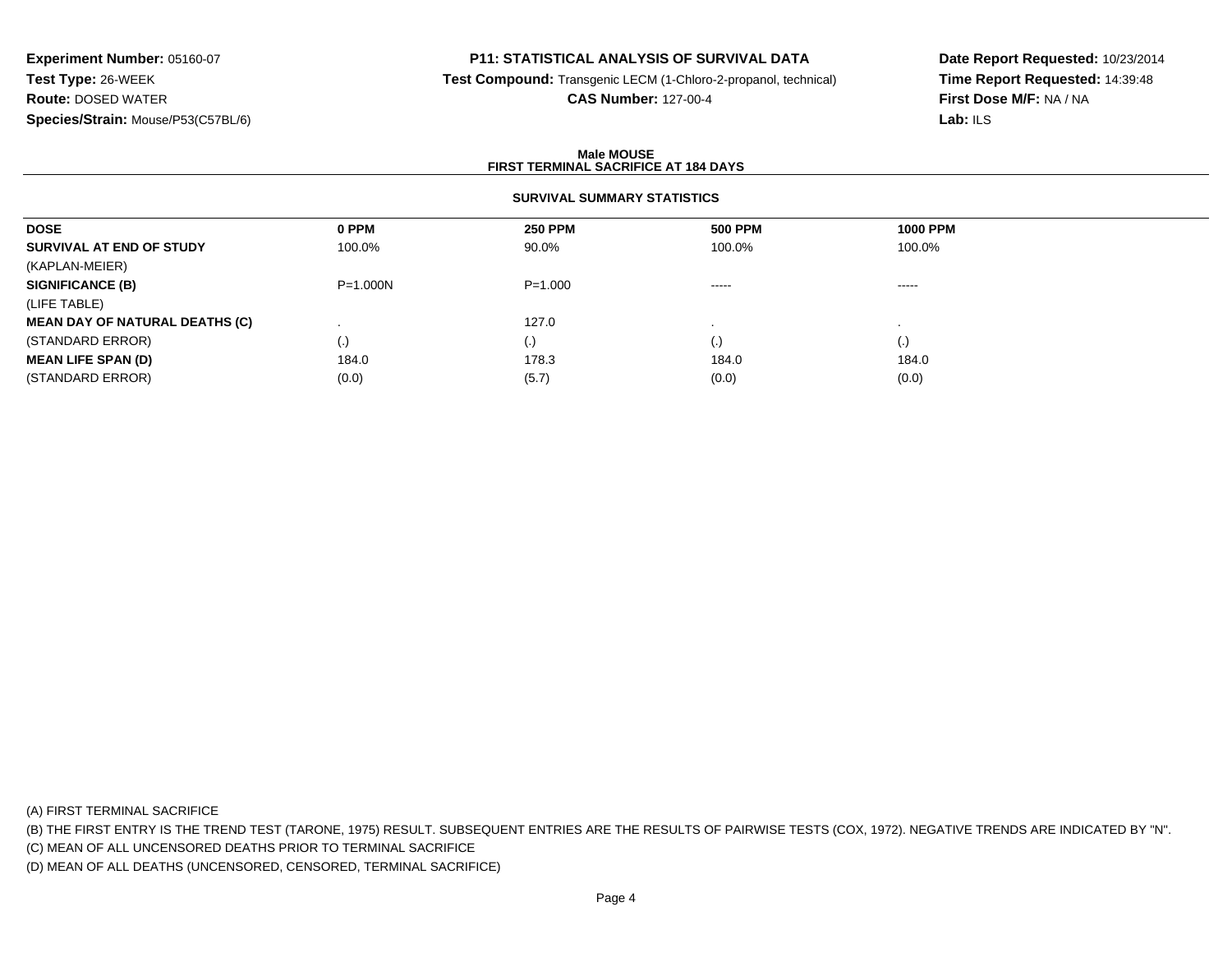## **P11: STATISTICAL ANALYSIS OF SURVIVAL DATA**

**Test Compound:** Transgenic LECM (1-Chloro-2-propanol, technical)

**CAS Number:** 127-00-4

**Date Report Requested:** 10/23/2014**Time Report Requested:** 14:39:48**First Dose M/F:** NA / NA**Lab:** ILS

#### **Female MOUSE FIRST TERMINAL SACRIFICE AT 183 DAYSINDIVIDUAL SURVIVAL TIMES (DAYS)**

|                              |                     | INDIVIDUAL SURVIVAL TIMES (DAYS) |                    |  |
|------------------------------|---------------------|----------------------------------|--------------------|--|
| $DOSE = 0$ PPM               |                     |                                  |                    |  |
| <b>TOTAL 10</b>              | UNCENSORED DEATHS 2 | <b>CENSORED DEATHS 0</b>         | <b>TERMINAL 8</b>  |  |
| UNCENSORED DEATH DAYS        |                     |                                  |                    |  |
| 173<br>70                    |                     |                                  |                    |  |
| <b>CENSORED DEATH DAYS</b>   |                     |                                  |                    |  |
| none                         |                     |                                  |                    |  |
| $DOSE = 250$ PPM             |                     |                                  |                    |  |
| <b>TOTAL 10</b>              | UNCENSORED DEATHS 0 | CENSORED DEATHS 0                | <b>TERMINAL 10</b> |  |
| UNCENSORED DEATH DAYS        |                     |                                  |                    |  |
| none                         |                     |                                  |                    |  |
| <b>CENSORED DEATH DAYS</b>   |                     |                                  |                    |  |
| none                         |                     |                                  |                    |  |
| $DOSE = 500$ PPM             |                     |                                  |                    |  |
| TOTAL 10                     | UNCENSORED DEATHS 0 | <b>CENSORED DEATHS 0</b>         | <b>TERMINAL 10</b> |  |
| <b>UNCENSORED DEATH DAYS</b> |                     |                                  |                    |  |
| none                         |                     |                                  |                    |  |
| <b>CENSORED DEATH DAYS</b>   |                     |                                  |                    |  |
| none                         |                     |                                  |                    |  |
| $DOSE = 1000$ PPM            |                     |                                  |                    |  |
| TOTAL 10                     | UNCENSORED DEATHS 0 | <b>CENSORED DEATHS 0</b>         | <b>TERMINAL 10</b> |  |
| <b>UNCENSORED DEATH DAYS</b> |                     |                                  |                    |  |
| none                         |                     |                                  |                    |  |
| <b>CENSORED DEATH DAYS</b>   |                     |                                  |                    |  |
| none                         |                     |                                  |                    |  |

(A) FIRST TERMINAL SACRIFICE

(B) THE FIRST ENTRY IS THE TREND TEST (TARONE, 1975) RESULT. SUBSEQUENT ENTRIES ARE THE RESULTS OF PAIRWISE TESTS (COX, 1972). NEGATIVE TRENDS ARE INDICATED BY "N".

(C) MEAN OF ALL UNCENSORED DEATHS PRIOR TO TERMINAL SACRIFICE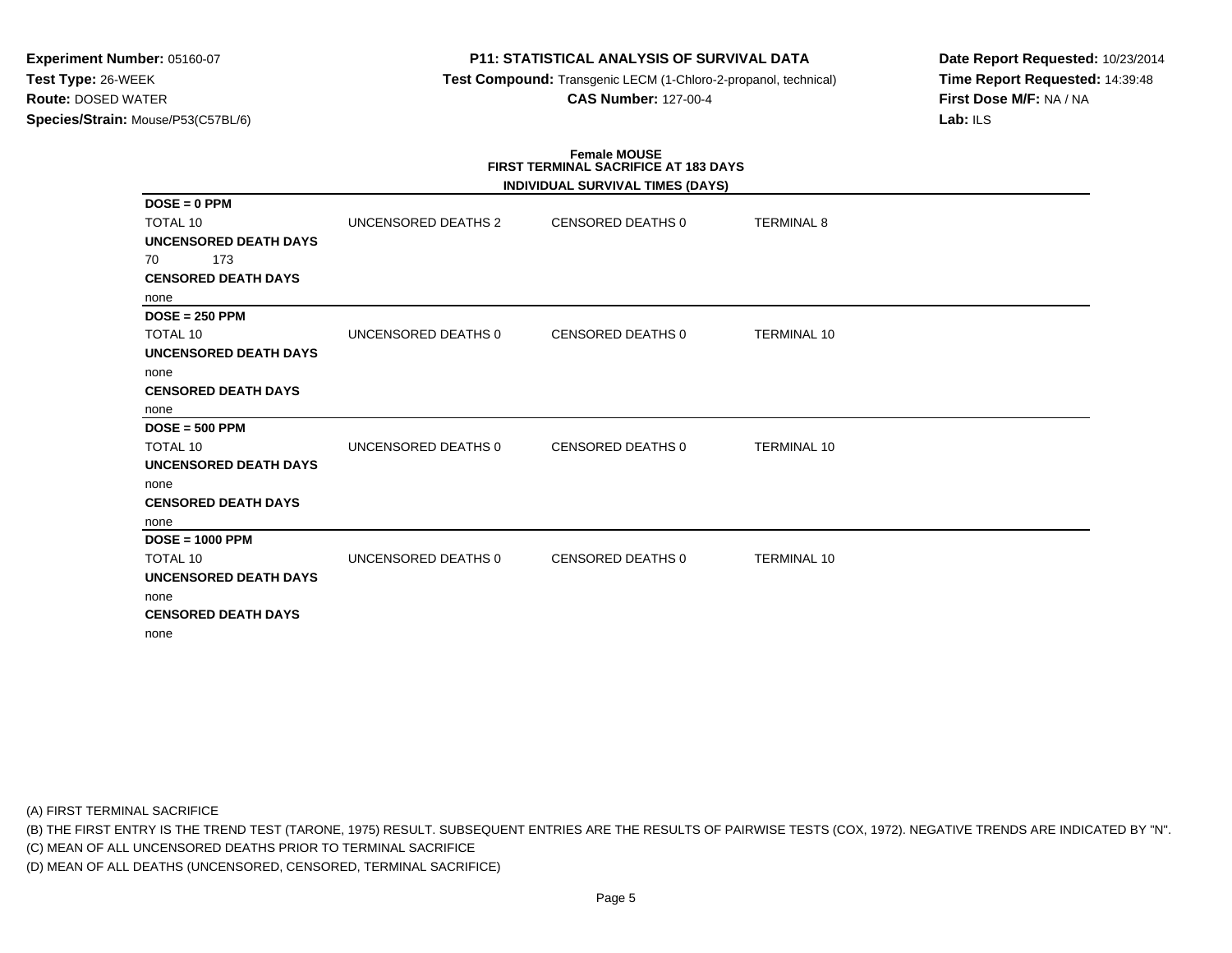## **P11: STATISTICAL ANALYSIS OF SURVIVAL DATA**

**Test Compound:** Transgenic LECM (1-Chloro-2-propanol, technical)

**CAS Number:** 127-00-4

**Date Report Requested:** 10/23/2014**Time Report Requested:** 14:39:48**First Dose M/F:** NA / NA**Lab:** ILS

#### **Female MOUSEFIRST TERMINAL SACRIFICE AT 183 DAYS**

#### **KAPLAN-MEIER SURVIVAL PROBABILITY ESTIMATES (%)**

| 38<br>133<br>19<br>95<br>114<br>152<br>183(A)<br>-57<br>76<br>171<br>0 PPM<br>100.0<br>100.0<br>90.0<br>90.0<br>100.0<br>90.0<br>90.0<br>90.0<br>90.0<br>80.0<br><b>250 PPM</b><br>100.0<br>100.0<br>100.0<br>100.0<br>100.0<br>100.0<br>100.0<br>100.0<br>100.0<br>100.0<br><b>500 PPM</b><br>100.0<br>100.0<br>100.0<br>100.0<br>100.0<br>100.0<br>100.0<br>100.0<br>100.0<br>100.0 |
|---------------------------------------------------------------------------------------------------------------------------------------------------------------------------------------------------------------------------------------------------------------------------------------------------------------------------------------------------------------------------------------|
|                                                                                                                                                                                                                                                                                                                                                                                       |
|                                                                                                                                                                                                                                                                                                                                                                                       |
|                                                                                                                                                                                                                                                                                                                                                                                       |
|                                                                                                                                                                                                                                                                                                                                                                                       |
| <b>1000 PPM</b><br>100.0<br>100.0<br>100.0<br>100.0<br>100.0<br>100.0<br>100.0<br>100.0<br>100.0<br>100.0                                                                                                                                                                                                                                                                             |

(A) FIRST TERMINAL SACRIFICE

(B) THE FIRST ENTRY IS THE TREND TEST (TARONE, 1975) RESULT. SUBSEQUENT ENTRIES ARE THE RESULTS OF PAIRWISE TESTS (COX, 1972). NEGATIVE TRENDS ARE INDICATED BY "N".

(C) MEAN OF ALL UNCENSORED DEATHS PRIOR TO TERMINAL SACRIFICE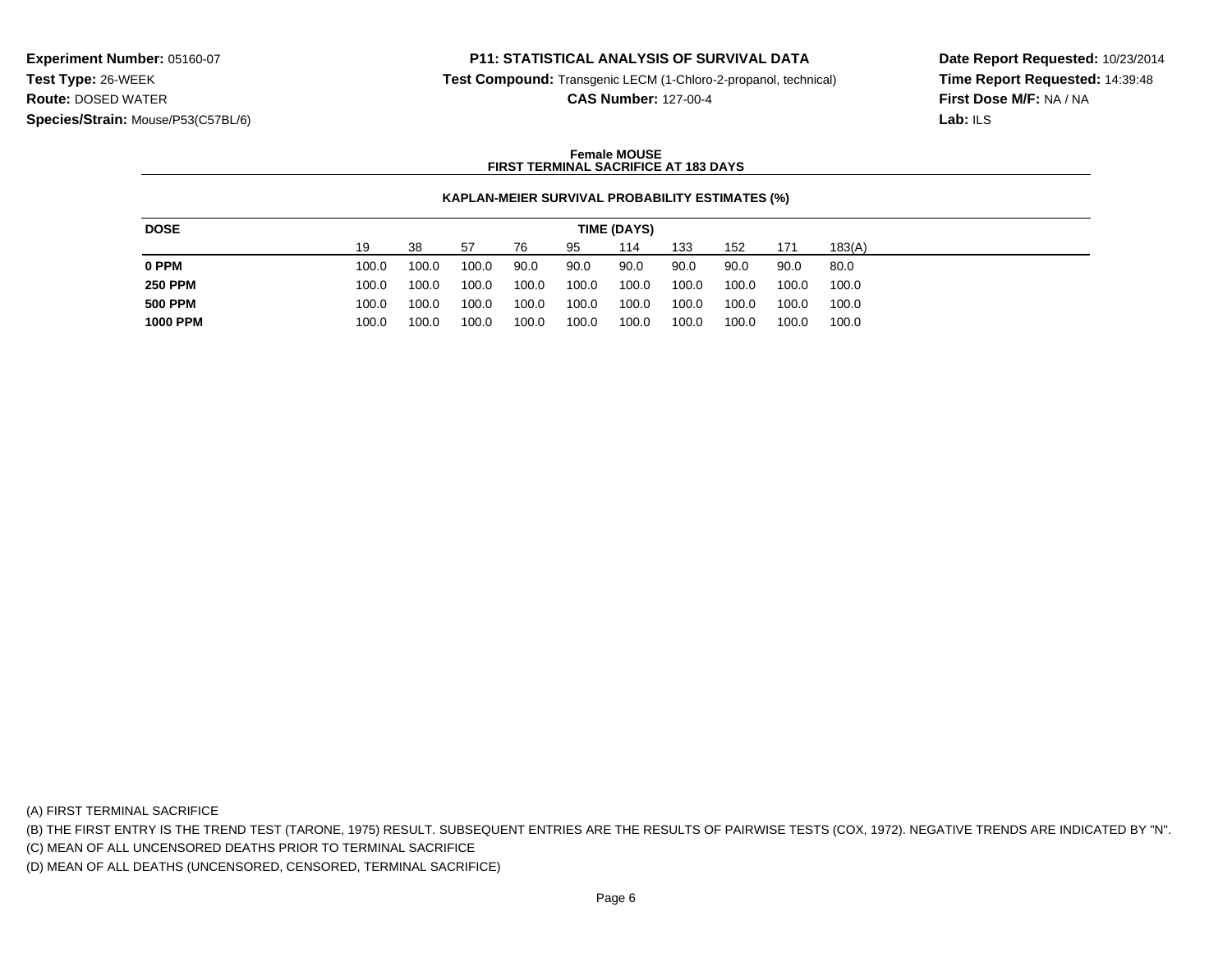## **P11: STATISTICAL ANALYSIS OF SURVIVAL DATA**

**Test Compound:** Transgenic LECM (1-Chloro-2-propanol, technical)

#### **CAS Number:** 127-00-4

**Date Report Requested:** 10/23/2014**Time Report Requested:** 14:39:48**First Dose M/F:** NA / NA**Lab:** ILS

#### **Female MOUSEFIRST TERMINAL SACRIFICE AT 183 DAYS**

#### **SURVIVAL SUMMARY STATISTICS**

| 0 PPM      | <b>250 PPM</b> | <b>500 PPM</b>         | <b>1000 PPM</b>    |
|------------|----------------|------------------------|--------------------|
| 80.0%      | 100.0%         | 100.0%                 | 100.0%             |
|            |                |                        |                    |
| $P=0.222N$ | $P = 0.456N$   | $P = 0.456N$           | $P = 0.456N$       |
|            |                |                        |                    |
| 121.5      |                |                        |                    |
| (51.5)     | (.)            | $\left( \cdot \right)$ | $\left( . \right)$ |
| 170.7      | 183.0          | 183.0                  | 183.0              |
| (11.2)     | (0.0)          | (0.0)                  | (0.0)              |
|            |                |                        |                    |

(A) FIRST TERMINAL SACRIFICE

(B) THE FIRST ENTRY IS THE TREND TEST (TARONE, 1975) RESULT. SUBSEQUENT ENTRIES ARE THE RESULTS OF PAIRWISE TESTS (COX, 1972). NEGATIVE TRENDS ARE INDICATED BY "N".

(C) MEAN OF ALL UNCENSORED DEATHS PRIOR TO TERMINAL SACRIFICE